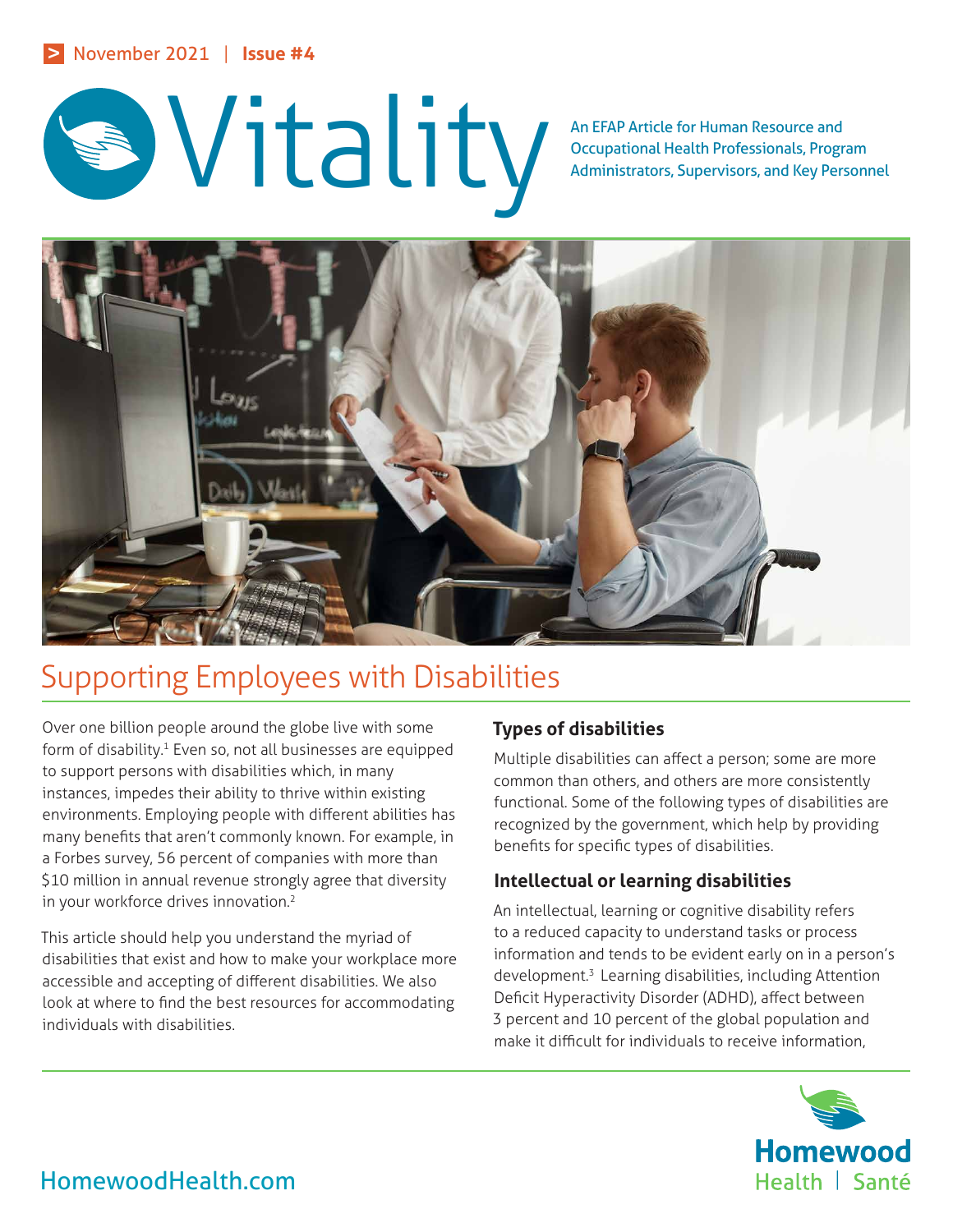comprehend it, and communicate what they know. Intellectual and learning disabilities can cause a person to be challenged by reading, writing, or mathematics; yet, people with these disabilities are often intelligent, creative, and productive despite their intellectual difficulties.

## **Psychiatric disabilities**

A psychiatric disability, or mental illness<sup>4</sup> can present at any age of a person's development and can remain hidden from other people, even if the individual suspects a problem. Psychiatric disabilities are some of the most misunderstood, and peoples' attitudes may form due to prejudice and myth. Mental illnesses include stress and anxiety-related conditions, depression, bipolar disorder, as well as schizophrenia.

#### **Visual impairments**

Visual impairments are commonly known; however, they remain misunderstood. At least 2.2 billion people<sup>5</sup> have a near or distance vision impairment globally, but only a portion of those individuals are entirely blind. There are differences between the needs of the visually impaired and those who are blind, and not all will require the same set of adaptive tools.

#### **Hearing impairments**

Various factors can cause hearing loss throughout a person's life, including physical damage, disease during pregnancy, or exposure to loud noises,<sup>6</sup> and it doesn't always result in complete deafness. There is a distinction between the needs of people who have a hearing impairment and those who are deaf. For instance, those who experienced hearing up to the point when language begins to develop (about 3-years-old) can have comparatively good speech and lip-reading ability than those born deaf.

#### **Neurological disabilities**

A neurological disability occurs due to damage to the nervous system, which can result in the loss of some physical or mental functions. A neurological disability may affect much of a person's capacity, $7$  from using their hands to expressing feelings and processing information.

#### **Disabilities and their effect on mental health**

The state of our mental and physical health are fundamentally linked, which means that those living with significant mental health issues are naturally at higher risk of experiencing one or more chronic physical conditions. Conversely, people living with a physical disability experience depression and anxiety at twice the general

population rate.8 Co-existing mental and physical disorders can diminish the quality of life and lead to longer illness duration and worse health outcomes. Understanding the links between mind and body will help a company develop strategies to create conversations surrounding support, identifying a need, and building engagement.

#### **Creating an inclusive workplace**

Creating an inclusive workplace that accommodates people with disabilities means increasing your talent pool, attracting high-skilled candidates, enhancing your team's performance, boosting productivity and becoming an employer of choice.<sup>9</sup>

- Ensure application forms and job descriptions are genuinely accessible, including providing documents in large print, Braille or accessible read versions. To take further steps, it would help to make sure any online forms are compatible with screen readers and magnify them.<sup>10</sup>
- Focus the job description on essential criteria rather than preferred attributes and characteristics. Small factors that seem ideal but aren't necessary to the job may inadvertently discriminate against those with disabilities because it sets standards that aren't required in the role and deter some candidates with disabilities from applying.
- Consider alternative methods for applying to the job, such as taster days or telephone interviews.
- Monitor the outcomes from the application process to review your policies. By doing so, you ensure that your current methods are effective in recruiting people with disabilities. Adapt and evolve those policies as needed.
- Think about any participation needs people with disabilities might have at the workplace, such as wheelchair accessibility, hearing loops or computer access.
- Modify your working arrangements. Consider providing natural lighting, noise-cancelling headphones and quiet spaces for those who are sensitive to noises and distractions.
- Assistive technologies, such as screen readers, transcription software, modified phones, and hearing loop systems can help hear and sight disabilities.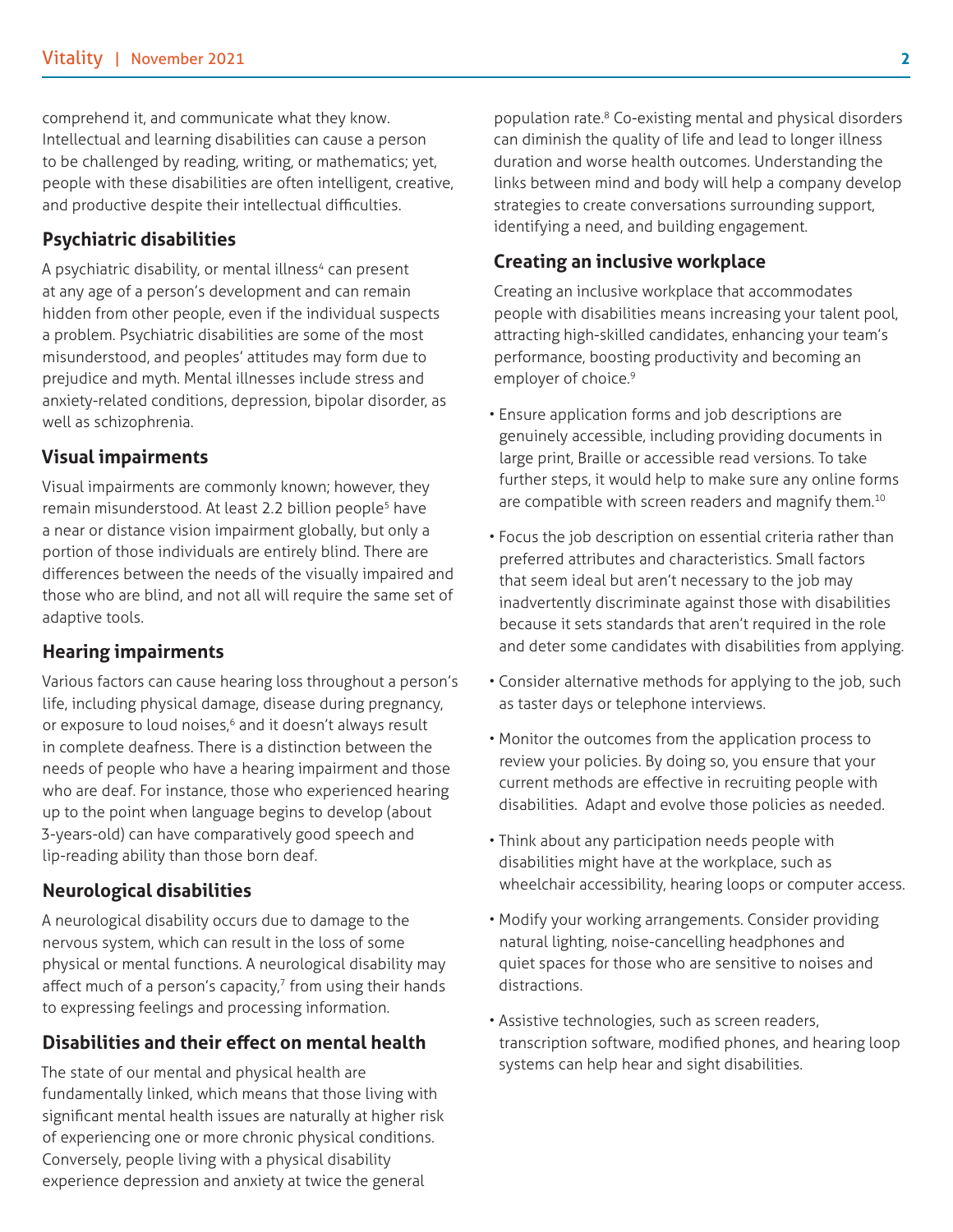### **Supportive practices and supportive policies for increasing awareness and promoting diversity in the workplace**

With so many people living with various disabilities, it is vital to ensure you are actively recruiting and supporting employees and their needs. Employees and managers without disabilities may be unaware of the needs and support required for colleagues who may have a disability. That is alright because the situation can change.

By training employees on precisely what people with disabilities face at work, primarily when it affects some of the most mundane tasks, you stand a chance of opening eyes, minds, and compassionate hearts to things that require consideration.

- Provide unconscious bias training for all employees.
- Pay workers with disabilities equally.
- Arrange meetings and events at venues that are accessible for your employees with mobility issues.
- Training can be ongoing and informal; in fact, it can be peer-led.